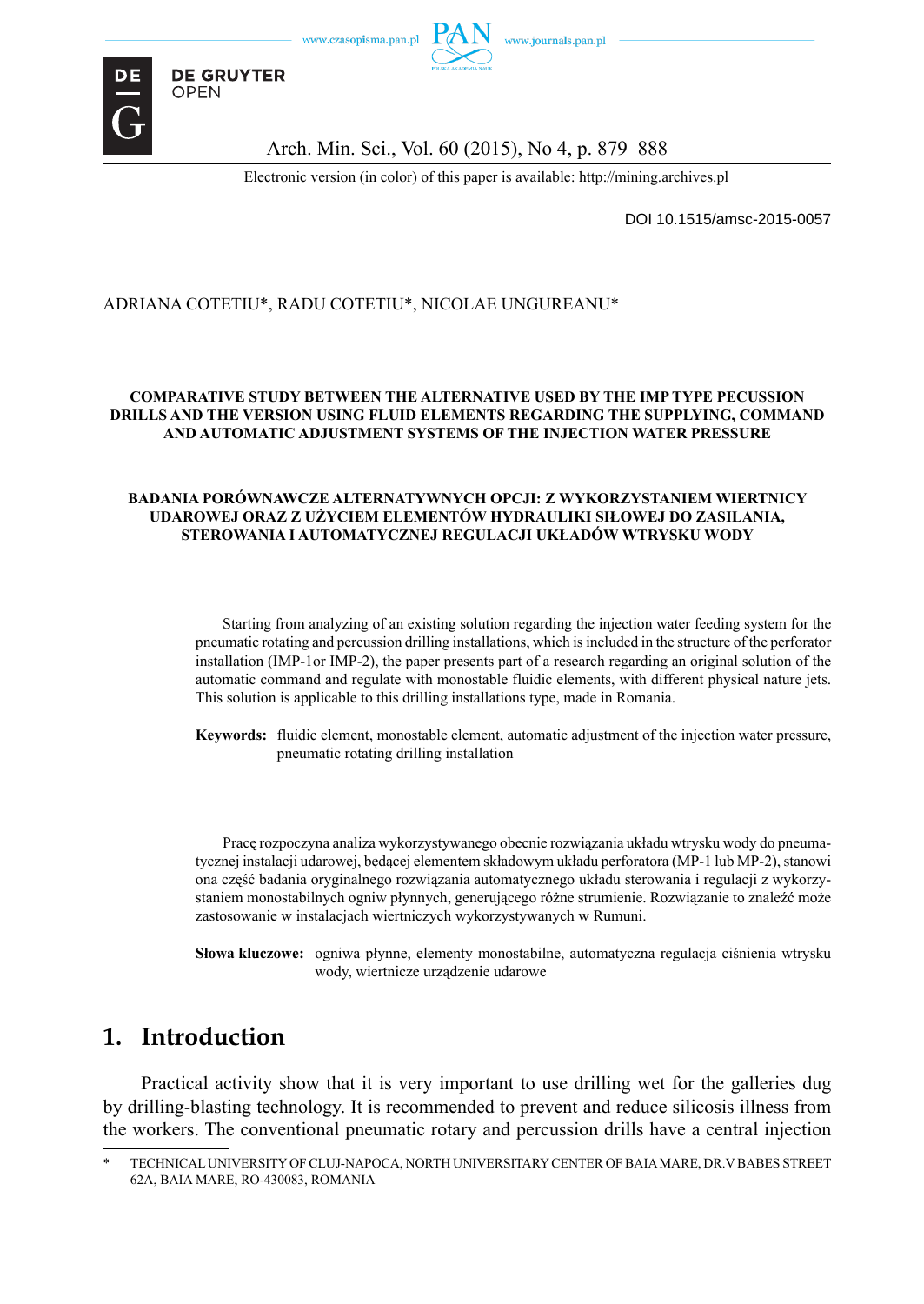www.czasopisma.pan.pl



880

water system. The water pressure must be less than or equal to the pressure of compressed air. If is not satisfied this condition water is possible to penetrate into the drill, fact what can make damages of the installation. This drills are designed to work in a range of values of the air pressure between 0,4 MPa-0,6 MPa. Because in the underground mining exploitations the injection water from the supply network has variable pressure, depending of the deeps where the work points are, between 0,6 MPa-4 MPa, is necessary to concept a command and automatic regulator distributor of this pressure.

Also, we establish that in some situations, like digging adduction galleries in hydro-technical constructions, because of the network lost head, the water which is provided by water supply network has a pressure lower than 0.4 MPa. In this case the low level of the injection water pressure has insufficient value to achieve the above described functions (Beccu, 1992; Casteel, 1995; Georgescu et. al., 1977; Lobontiu, 94605; Praporgescu, 1997; Tuunanen, 1993; Ungureanu et al., 2006; Ungureanu, 2011).

# **2. Actual solution of alimentation, command and automatic adjustment of the injection water pressure, used by the drilling installations, type IMP-1 and IMP-2**

The principle scheme of the pneumatic actuating and the alimentation, command and automatic adjustment of the injection water pressure at the pneumatic rotating and percussion drilling installation is shown in Figure 1.



Fig. 1. The alimentation, command and automatic adjustment of the injection water pressure at the pneumatic rotating and percussion drill IMP-2 type (Praporgescu, 1997)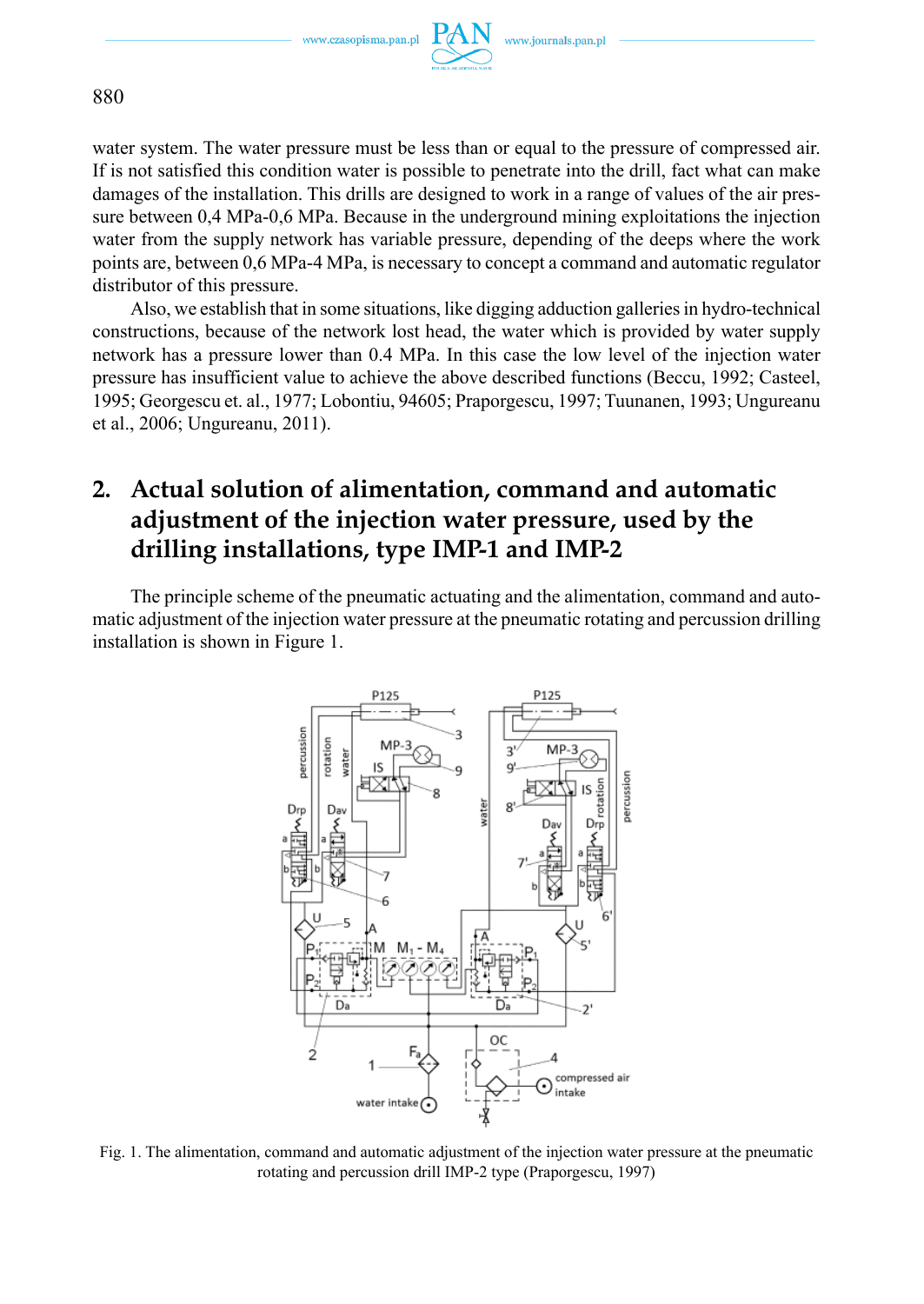

Those two circuits, water circuit and compressed air circuit, are independent function so long as the rotation circuit is powered. Also, when the percussion circuit is powered, than the water circuit is commanded by the air circuit. In this case the water distributors have pneumatic command.

The switch on command of these is automatic, together with actuating of the pneumatic distributors for the rotation and percussion movement of the drilling installation.

When the percussion device is activating, a command pneumatic signal (that sense this action) is sending to the command and automatic adjustment injection water pressure distributors, which switch on. The water enters in the incorporated pressure regulators of the two pressure distributors. The level of its pressure is set to a value approximately equal to the compressed air pressure and then the water is sending to the injection circuits of the drills.

This solution is suitable for the case with high values of the water pressure in the alimentation circuit (Lobonțiu, 94605, Praporgescu, 1997).

# **3. Proposed solution for the command and automatic adjustment of the injection water pressure with fluidic element at the drilling equipments type IMP-1 and IMP-2**

Analyzing the existent solution for the injection water distributor (Fig. 2), we can see that the problem of the adjustment of the water pressure is not solved (the value of the water pressure to be equivalent with the value of the compressed air). This is the reason to concept an adjustment solution of these parameters based on the fluidic elements.



Fig. 2. Distributor for command and adjust the water pressure injection (Praporgescu, 1997)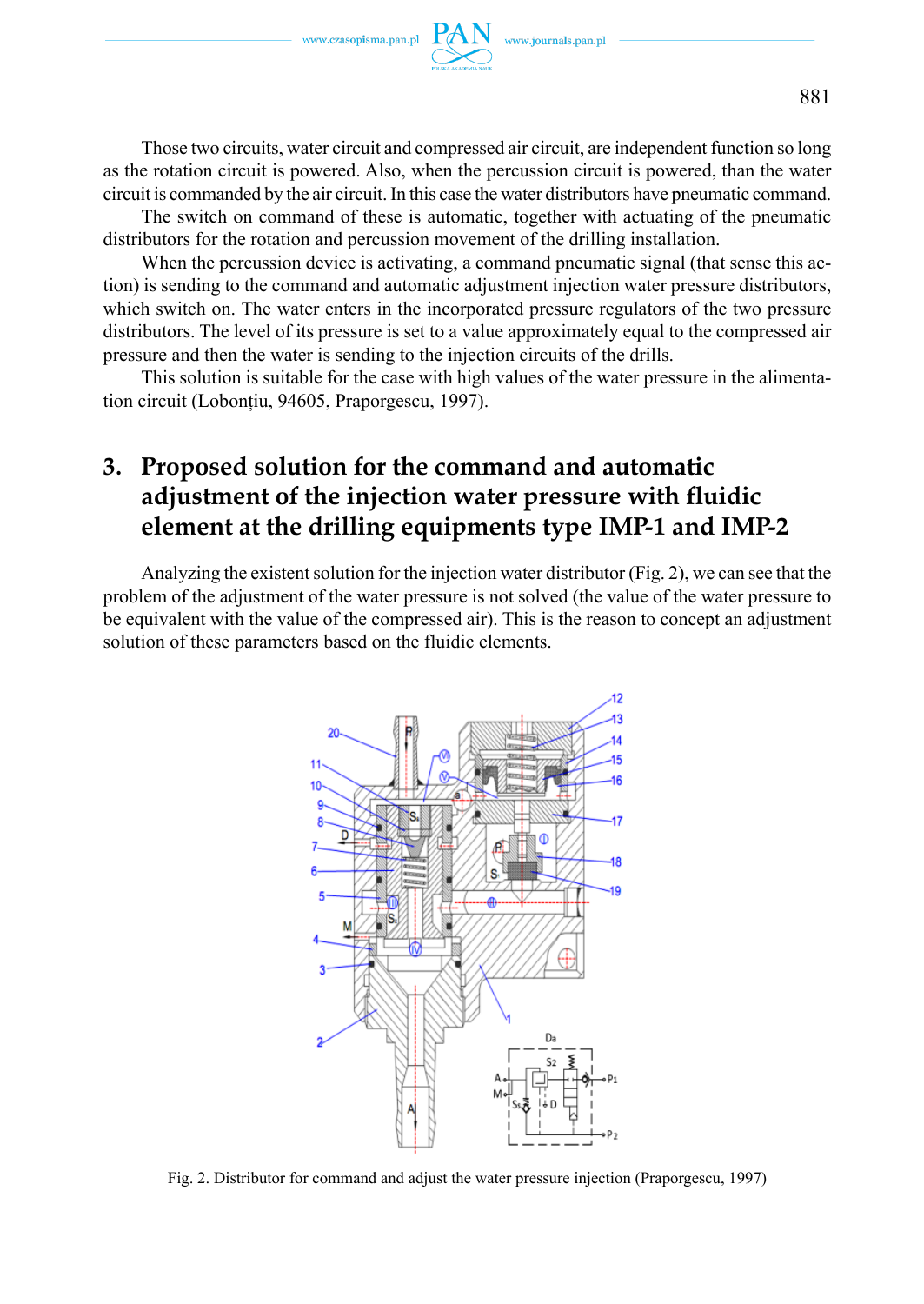882

The command and adjustment action is based on fluidic monostable with attached jet, which function with mixed jets – the feeding jet is liquid (water in this case) and the command jet is air. This new solution is suitable for the case with high values of the water pressure in the alimentation circuit. The scheme is presented in Figure 3 and it is based on the solution presented in Figure 2. The difference between these two solutions consists on the replacing of the pneumatic distributor by a fluidic monostable.



Fig. 3. The command and automatic regulating of the injection water pressure with fluidics elements scheme

The command jet consists in a pneumatic signal obtained by switching the distributor on the position "b". This position provides the alimentation of the rotation and the percussion movements of the drilling, thus the percussion and the injection water alimentation to start and work simultaneous. The decrease of the command jet pressure is providing using the reducing pressure valve  $S_3$  – that an expansion valve.

The wet perforating take place until the command jet action on the liquid power jet, whose switch over it on the opposite receptor channel. At the moment of switch over of the distributor in neutral position, the command disappear and the power jet come back at the beginning position, like wall attached jet (based on Coanda Effect (Bavagnoli, 1968; Florea, 1979) which is evacuated in the distribution network.

Analyzing the solution of the command and injected water pressure automatic regulating distributor (Fig. 2) and the new solution with fluidic element (Fig. 3) we can study the following steps in functioning of the water distributor.

At the action of the compressed air feeding distributor, for obtained the rotating and percussion movements, the pneumatic command signal go through the nipple 20 in the cavity VI, and then, after the decreasing of the value of pressure, made by the reducing pressure valve  $S_3$ , actions in the command nozzle of the monostable element. At the opening of the water distributor (represented by the fluidic monostable), the filtrated power jet from the general network, with pressure  $p_1$  is deviated by the command jet and go through the receptor channel in cavity III. The water through the valve  $S_2$  arrives in cavity IV, then exit from device, by outlet 2 (port A) and hose connection, to drill.

The pressure regulator is making by the piston 6, which translated in the bush 5. The conic part of piston forms together the inner part of the bush the pressure regulating valve  $S_2$  (by strangulation flow path). The bush 5 is isolated from the body 1 by three rubber rings. The piston has an axial bore hole where is mounting the sense valve. The sense valve is making by a rubber element 10 fixed on the piston, with screw cap 11 and working element 8, witch is pressed onto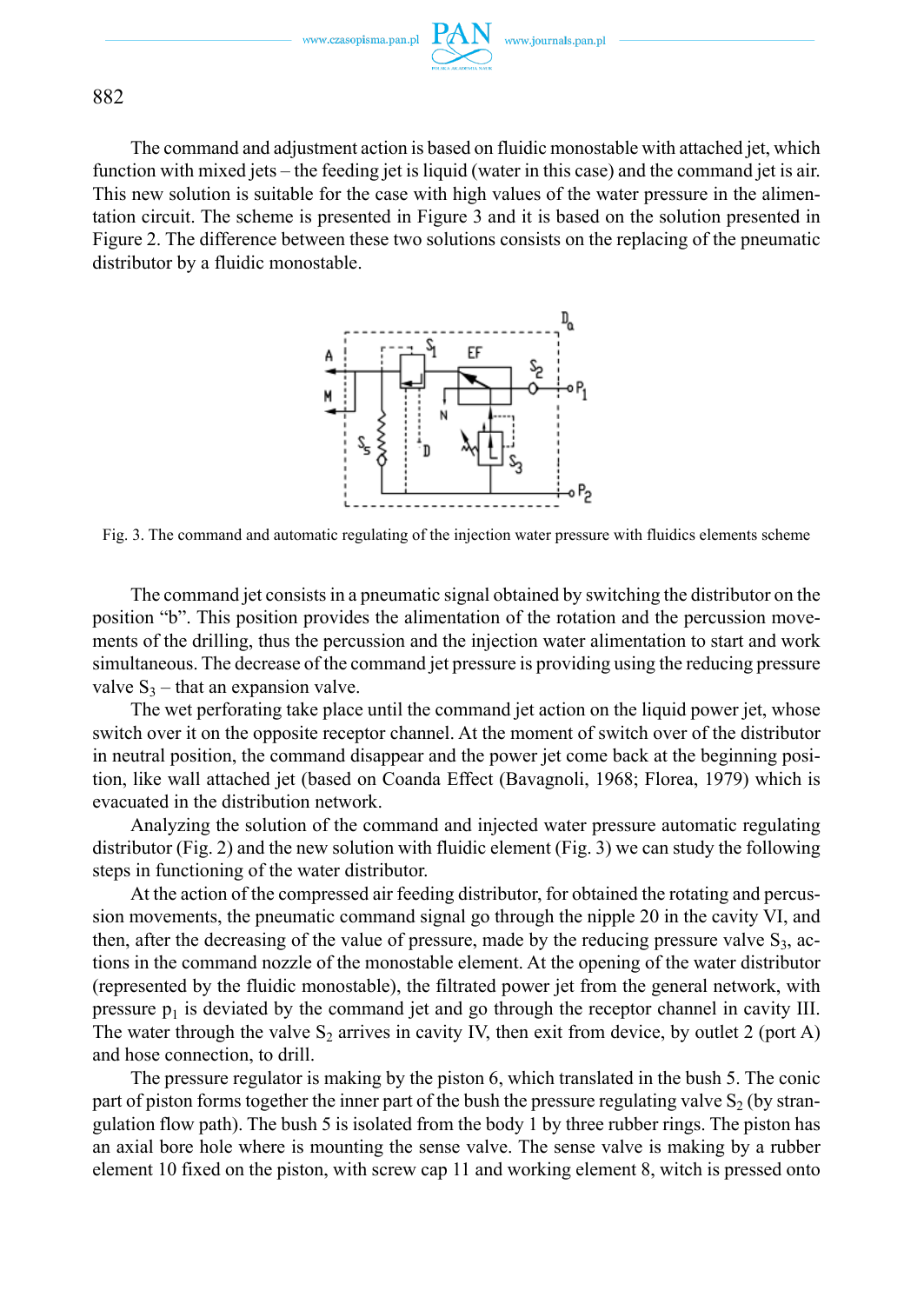the coil spring seat 7. The screw cap 11 is traversed by an axial channel. The spring 7 is calculated to open the sense valve  $S_s$  at a pressure lower than 0.2 MPa.

If the pressure from the water supply network and so cavity IV is greater than pressure value of compressed air from cavity VI begin the progressive closing of valve  $S_2$  by moving the piston 6 up and so strangulation of the water flow section through valve is done. All these make the decreasing of the water pressure in cavity IV at a value close with the air pressure from cavity VI. In all this time the sense valve Ss is closed because of the spring force 7 and of the water pressure from the cavity IV. Through conical valve  $S<sub>2</sub>$  (formed as shown in the sleeve 5 and the piston-valve ) is realize the strangulation of the path section of the flow water to the drill, in the case when the pressure of water is greater than compressed air pressure for actuating the drill. This strangulation is proportional with the value of water supply network, thus at the drill's entrance the water will have a pressure near the pressure of the compressed air pressure.

During the pressure regulator function the forces which action on the piston-valve 6 will be equilibrate:

$$
p_2 \cdot A_2 = (p_1 - \Delta p) A_1 \tag{1}
$$

where:

- $p_1$  water pressure from network represented by gate  $P_1$  (Fig. 3); ( $p_1$  = 0.6-4 MPa)
- $p_2$  compressed air supply pressure of the drill represented by gate  $P_2$  (Fig. 3);  $(p_2 = 0.4 - 0.6 \text{ MPa})$ ;
- $\Delta p$  pressure drop of water passing through the valve S<sub>2</sub>
- $A_1$  surface area of the piston-valve 6 on the water pressure acting;
- *A*2 surface area of the piston-valve 6 on the compressed air pressure acting.

From the constructive areas  $A_1$  and  $A_2$  are approximately equal (Praporgescu, 1997). If one takes into account the friction force, the two surfaces can be considered equal, so we can consider:  $\Delta p = p_1 - p_2$ .

Given the expression circulated water flow through a valve stroke "h" of the conical valve and the expression valve passage section for a given race "h", we get the expression race control body, represented by piston-valve 6:

$$
h = \frac{Q}{\pi \cdot C_d \cdot d \cdot \sin \frac{\alpha}{2}} \cdot \sqrt{\frac{\rho}{2\Delta p}}
$$
 (2)

where:

 $C_d$  — the flow coefficient ( $C_d \approx 0.63 - 0.75$ );

- *d* inner diameter of the bush;
- *ρ* water density;
- *α* peak angle of the conical valve.

Equation (2) shows that for increasing values of water pressure (which leads to increased pressure drop  $\Delta p$ , race body control is very much reduced. So, strangling water cross section increases.

In Figure 3 gate A is the water exit to the water supply network, *M* is the water pressure measure device (manometer), *D* is the drain circuit and *N* is the way to the same water supply network.

In the absence of pneumatic command signal, the water power flow jet is return through supply network.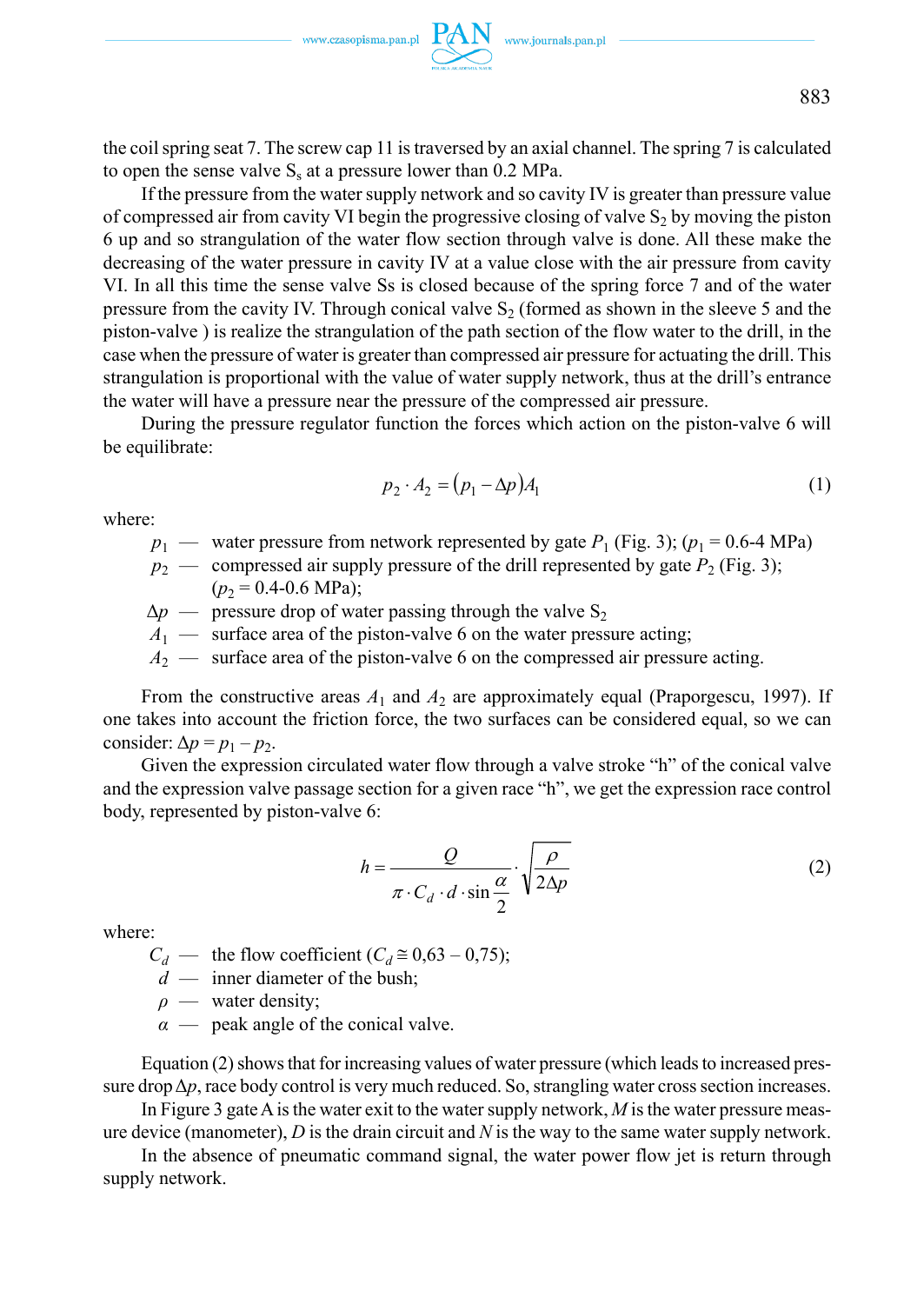www.czasopisma.pan.pl



**3. About using fluidic element in the proposed control solution**

The sensitive flows at amplifications, meaning the fluid flow which changes flow direction, velocity profile and nature of flow, with the help of the secondary or lateral jets, they are mostly used in automatics.

Many investigations and researches performed in the fluid field proved that the achievement of the amplification effect at the fluidic devices it is similar with the electronic magnification (electronic valves, transistors).

The actual orientation of the researches in this field of study, aims to achieve fluidic elements and systems with a minimal energy consumption, a great speed of response, high reliability, safety in operation, a higher level of compatibility with the conventional automation systems, a lower price and many other performances that justify their usage.

So, a command jet, with a lower energy level, is able to modulate, in a large band of frequency, a supply jet with a high energy level.

The bistable and monostable fluidic element, which is a special case of the bistable fluidic device, are two types of fluidic amplifiers, basing in their work, on the principle of jet attachment to solid walls – the Coanda Effect.

At the exit of the supply nozzle, the power jet meets an auspicious geometrical structure for his attachment to the solid wall. So, in the corresponding receiving canal  $(R<sub>2</sub>)$  it obtains a pressure signal and a flow signal.

Their values are established by the supply pressure  $(p_a)$  level and by the geometrical structure. In subtend receiving canal  $(R_1)$  the achieve flow is null. We achieve the first stable state.

If we apply a command jet in the control nozzle that determine the switch of the power jet in subtend receiving canal  $(R<sub>2</sub>)$  (Bavagnoli, 1968; Florea, 1979).

The power jet returns in the receiving canal  $(R<sub>2</sub>)$  if the geometrical structure is asymmetrical (Fig. 4) and the command jet disappears. We obtain again the initial stable state. The monostable fluidic device is a decision element.



Fig. 4. Monostable fluidic amplifier (Florea, 1979)

To calculate the angle of the wall for the bistable fluidic device we can study few steps using the following nomenclature: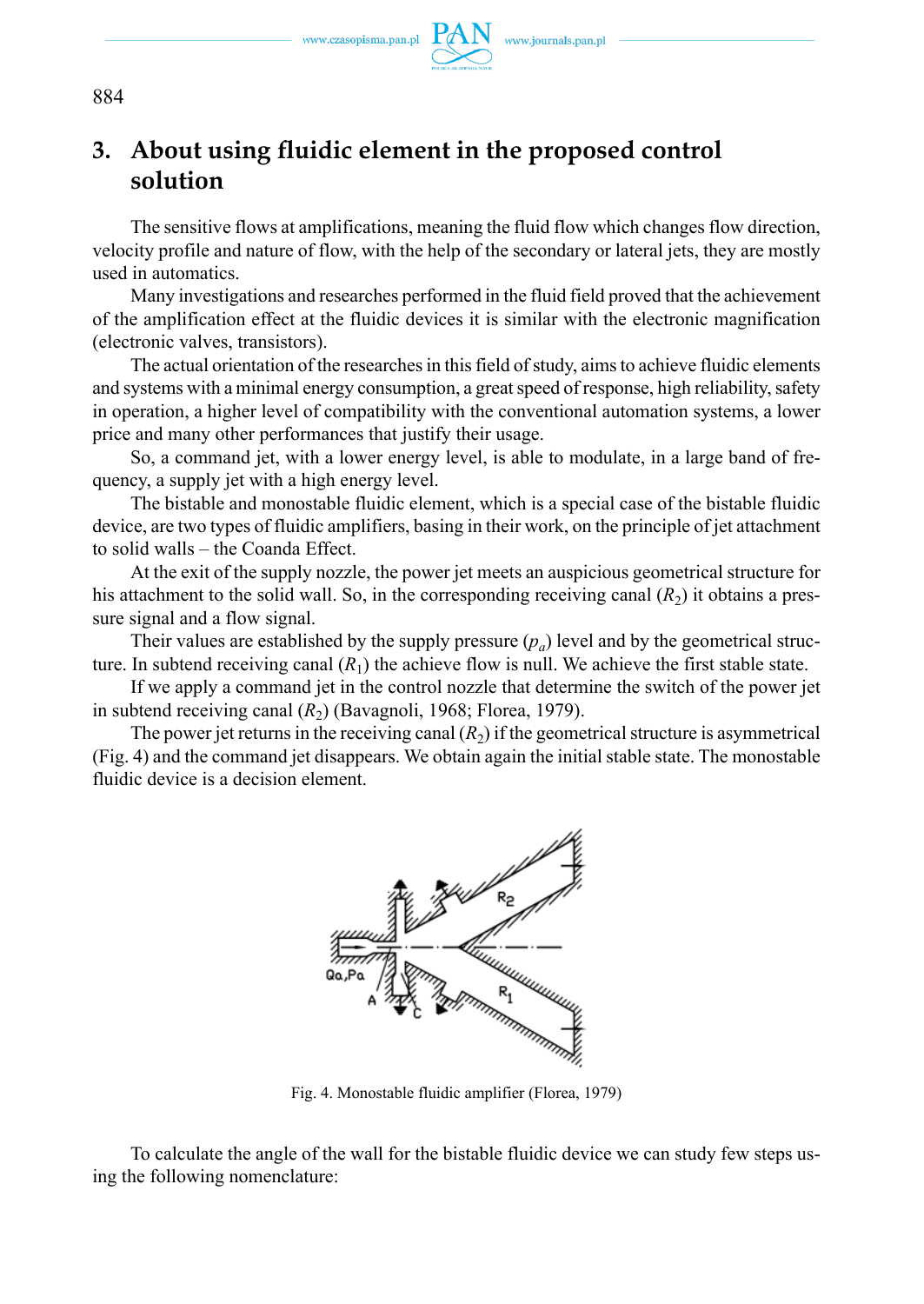$\begin{picture}(120,110) \put(0,0){\vector(1,0){100}} \put(15,0){\vector(1,0){100}} \put(15,0){\vector(1,0){100}} \put(15,0){\vector(1,0){100}} \put(15,0){\vector(1,0){100}} \put(15,0){\vector(1,0){100}} \put(15,0){\vector(1,0){100}} \put(15,0){\vector(1,0){100}} \put(15,0){\vector(1,0){100}} \put(15,0){\vector(1,0){100}} \put(15,0){\vector(1,0){100$ 

### **Nomenclature:**

- $M_a$  weight flow rate of the power jet;
- $M_c$  weight flow rate of the command jet;
- $V_a$  speed of the power jet;
- $V_c$  speed of the command jet;
- $S_a$  section of the supply nozzle;
- $S_c$  section of the command nozzle;
- $h$  deep of the monostable fluidic element;
- $b_a$  breadth of the supply nozzle;
- $b_c$  breadth of the command nozzle;
- $p_a$  supply pressure;
- $p_c$  command pressure;
- $\beta$  receiving nozzles' medium angle between the symmetrical axis for the bistable element.

Was used the low of conservation of momentum. There results:

$$
V_c = \frac{M_c \cdot V_c}{M_c + M_a}; \quad V_a = \frac{M_a \cdot V_a}{M_c + M_a}
$$
\n
$$
(3)
$$

The relation between  $V_a$  and  $V_c$  can be expressed that:

$$
tg\beta = \frac{V_c}{V_a} \tag{4}
$$

The weight flow rate is  $M = \rho SV$ . So, was obtained  $MV = \rho SV^2$ . Introducing the relation (2) and (3) into (4) there results:

$$
tg\beta = \frac{\rho_c \cdot S_c \cdot V_c^2}{\rho_a \cdot S_a \cdot V_a^2}
$$
 (5)

where:

$$
S_c = h b_c; \quad S_a = h b_a \tag{6}
$$

We obtain:

$$
tg\beta = \frac{\rho_c \cdot b_c \cdot V_c^2}{\rho_a \cdot b_a \cdot V_a^2}
$$
 (7)

But  $p = \rho \frac{1}{2}$  $p = \rho \frac{V^2}{2}$  is the kinetic head (dynamic pressure). From this last relation we can express:

$$
V_c^2 = \frac{2p_c}{\rho_c}
$$
 and  $V_a^2 = \frac{2p_a}{\rho_a}$  (8)

Introducing the relation (8) into (7) there results:

$$
tg\beta = \frac{b_c p_c}{b_a p_a} \tag{9}
$$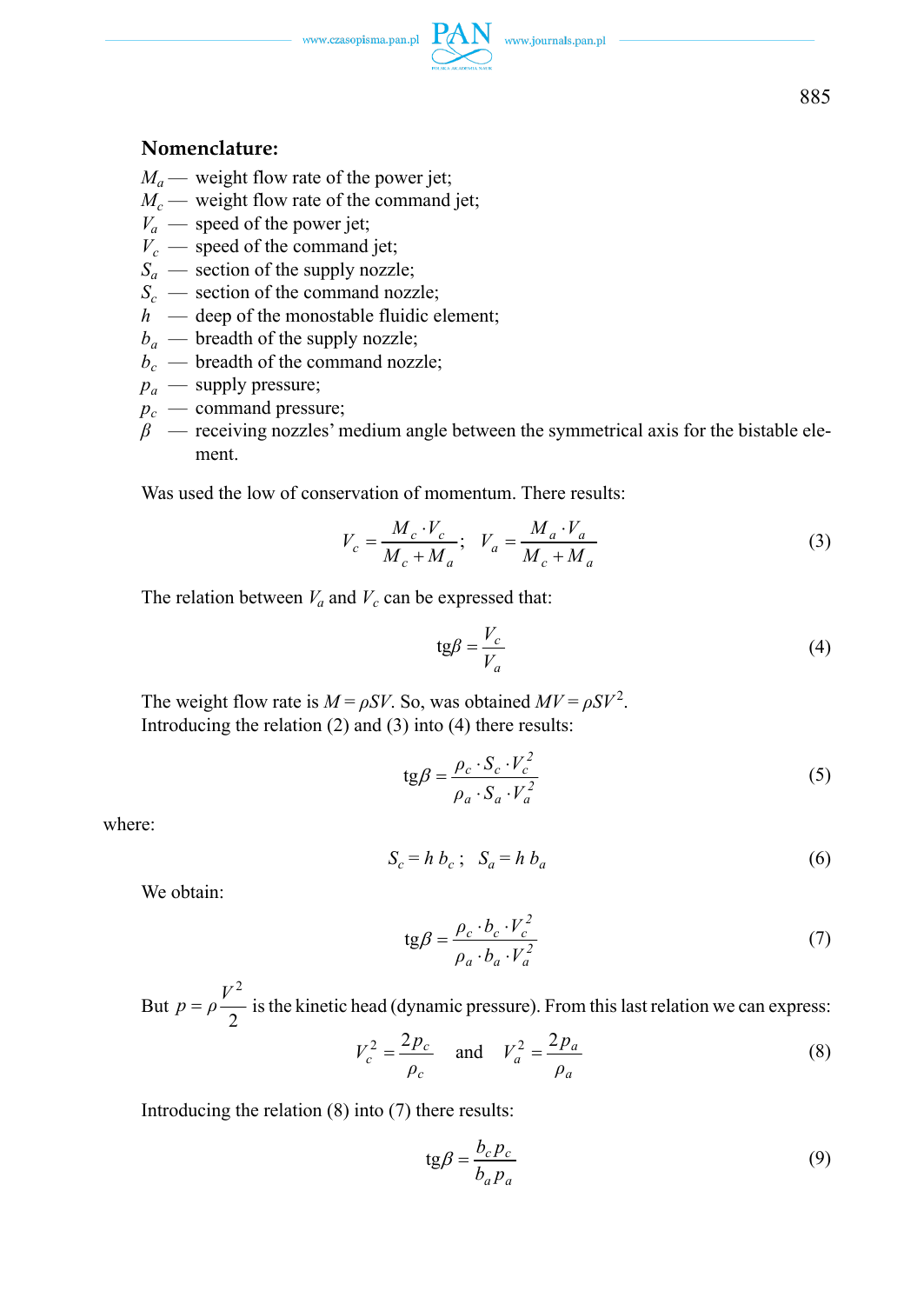886

That is available in the case when the supply and command jets have the same physical nature. Respectively:

$$
\delta' \cong \beta = \arctg \frac{\rho_c b_c p_{c1,2}}{\rho_a b_a p_a} \tag{10}
$$

That is available in the case when the monostable fluidic element works with different physical nature jets (Florea, 1987).

Taking account by the technical recommendations in their manufacturing (Florea, 1979), and also by the fact that the special fluidic device, theoretically and experimentally studied, has a geometrical structure inspired by an amplifier design for supersonic compressible fluids, studied by Bavagnoli (Bavagnoli, 1968), was established few design supplementary indications.

The supply nozzle is the most important source of perturbation in the work of the fluidic amplifier. Therefore, the negative effects can be eliminated using longer power canal.  $(l_a \geq 5b_a)$ . So, for the experimentally model, was adopted  $l_a = 20$  mm, with a splay exit and 28° angular spread. The radius of curvature to the interaction room wall must be at the best hand  $(R = 2 \text{ mm})$ .

For the achievement of a fluidic amplifier, which is commanded through the pressure power of the control jet, it is necessary an adequate input impedance. This purpose is obtained using more breadth command nozzle, which also serve to achieve a good pressure gain. Thus, the optimal condition can be written:

$$
\left(\frac{b_c}{b_a}\right)_{\text{optimal}} \to \text{maximum} \tag{11}
$$

It was observed that for the too broad command nozzle appears fluid dynamics effects, which can't be control. Those deteriorate, a little, the fluidic amplifier's performances (Florea, 1979). There recommends:

$$
(b_c)_{optimal} = (1 \div 3)b_a \tag{12}
$$

Was adopted  $b_c = 1$  mm. Determination of the optimal distance between the extremity's command jet is recommended in (Florea, 1979). There results:

$$
(d_c)_{optimal} = (2, 5 \div 3)b_a \tag{13}
$$

That is recommended when we respect the condition that the supply jet isn't intercept by the command nozzle. At the monostable fluid device, one of the two command nozzle of the model which was used is cut. Was adopt  $d_c = 2.5$  mm.

Because pursue a good operating and high performances of the fluidic amplifier, meaning that is experimental possibly under 15° for the wall angle, this value will limited at:

$$
|\alpha| \le 15^{\circ} \tag{14}
$$

For a maximum pressure gain coefficient  $(K_p = \text{maxim})$ , there results:

$$
\frac{l_s}{b_c} \to l_s \tag{15}
$$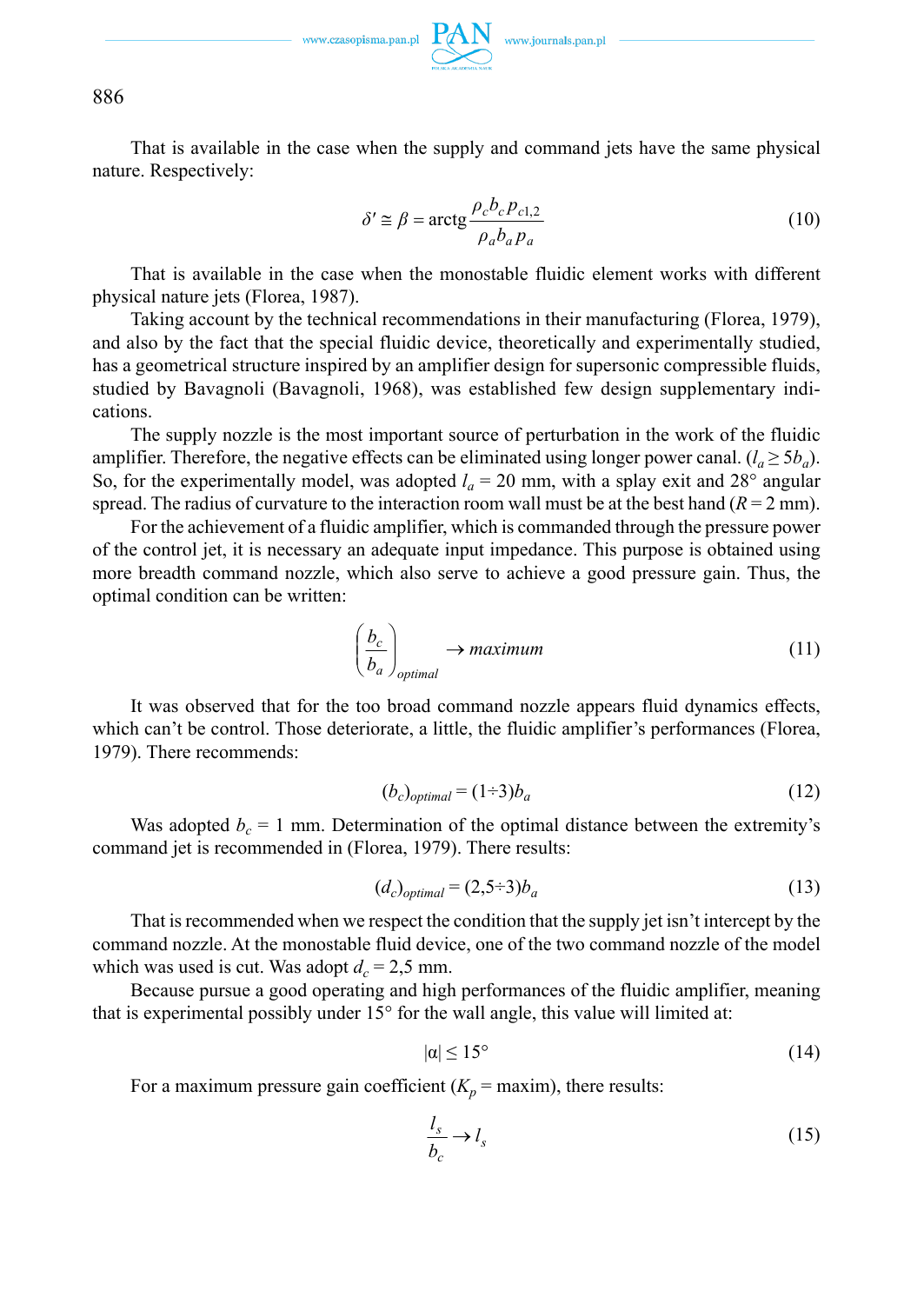$\hspace*{2.5cm}\text{www.czasopisma.pan.pl}\ \underset{\hspace{2.2cm}\longrightarrow\hspace{2.2cm} }{P\hspace{-0.2cm}\not\!\!\!\!\! A N}\quad \text{www.journals.pan.pl}$ 



That means the positioning of the receiving nozzle right behind the command nozzle. Taking account by the recommendations in the used references (Florea, 1979), there results:

$$
l_{s\ optimal} = (8-12) \cdot b_a \tag{16}
$$

Was adopted  $l_s = 12.5$  mm. The breadth of the receiving nozzle was adopted basing on the recommendations presented in (Florea, 1979). So,  $b_e = 3$  mm.

Experimentally was established the relation between wall angle's value (*β*) and supply pressure's value, which assures a good stability of the attach jet and a good work of monostable fluid element. So, was studied three fluidic elements and the supply pressure's variation domain was limited into  $1,3\div 28$  bar. In the experiments made upon three fluid elements, it was not taken into account the fact that, in the automatic adjustment solution presented, the fluid monostable utilization was proposed, particular case of the bistable studied in the experimental attempts. So, a correction must be imposed. In case we use mixed jets results from relation (10) that:

$$
tg\beta = \frac{\rho_c \cdot b_c \cdot p_c}{\rho_a \cdot b_a \cdot p_a} \tag{17}
$$

For the amplifier fluidic element model used in the experimental plan results:

$$
tg\beta_1 = \frac{\rho_{air} \cdot b_{c1} \cdot p_c}{\rho_{oil} \cdot b_{a1} \cdot p_a}
$$
 (18)

So, for the monostable prototype we obtain:

$$
tg\frac{\beta_2}{2} = \frac{\rho_{air} \cdot b_{c2} \cdot p_c}{\rho_{oil} \cdot b_{a2} \cdot p_a}
$$
 (19)

Results:

$$
\frac{\text{tg}\beta_1}{\text{tg}\frac{\beta_2}{2}} = \frac{b_{c1}}{b_{a1}} \cdot \frac{b_{a2}}{b_{c2}}
$$
 (20)

For the monostable prototype with a medium angle of 14°, the imposed conditions are:  $b_{a2} = 2{,}132 \cdot b_{c2}$  (when the third tested fluidic element has  $b_{a1} = 1$  mm,  $b_{c1} = 1$  mm,  $\beta_1 = 28^\circ$ and  $\beta_2$  = 28°.)

## **5. Conclusions**

- The proposed solution has advantages on the existing solutions and on the electronically solutions because:
	- $-$  functioning in a great security in dangerous atmosphere (explosion and fire conditions), dust, wet, high temperatures;
	- give a greater reliability of the fluidic elements than other solutions.
- Because the experimental testing was made on the bistable fluidic elements, and the proposed solution use the monostable fluidic elements we need make a correction. For